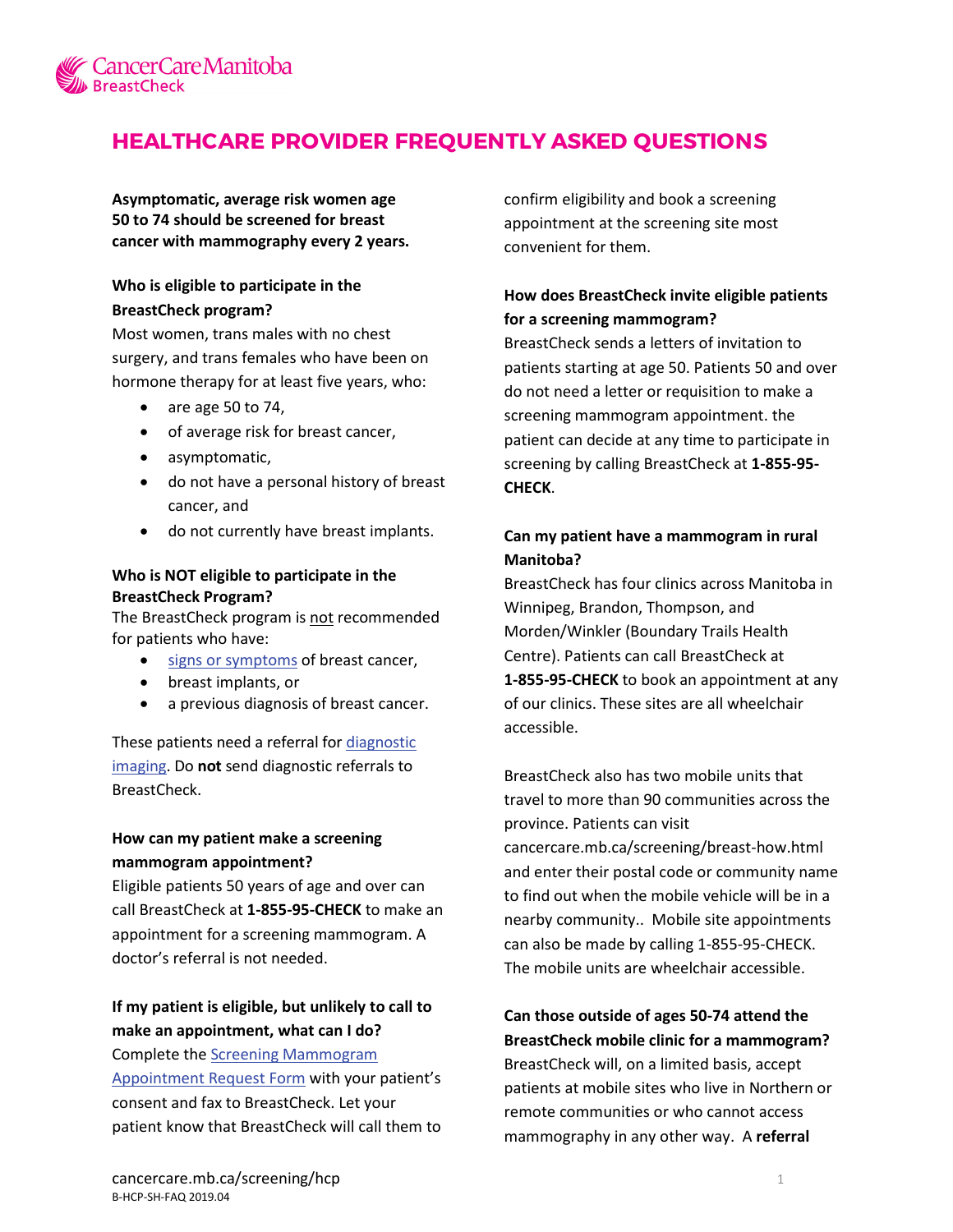

# **HEALTHCARE PROVIDER FREQUENTLY ASKED QUESTIONS**

**from a healthcare provider is required** and will be reviewed by the Medical Lead.

### **Does BreastCheck send recall letters to patients?**

A patient will receive a letter inviting them to book their next appointments if their previous BreastCheck mammogram was normal, or if the result of their follow-up tests following their BreastCheck mammogram was benign. Invitation letters are sent every 1 or 2 years, depending on the radiologist's screening recall recommendation.

BreastCheck patients ≥ 75 years of age will no longer be invited to participate in the program. At that time please discuss the need for further screening mammography with your patient. If she chooses to continue screening, she can book her appointment by calling BreastCheck.

If a patient is interested in having a screening mammogram and has never attended BreastCheck, the patient will need a referral to a diagnostic site.

Healthcare providers should consider stopping screening with mammography for patients with:

- comorbidities associated with limited life expectancy, or
- physical limitations for mammography which prevent proper positioning.

### **What happens if my patient has an abnormal mammogram through BreastCheck? Who arranges follow-up testing?**

In the case of an abnormal result, BreastCheck will:

- schedule the first diagnostic appointment,
- phone the patient to notify them that they need a further test(s) and
- inform a patient of when and where the next test is, or of the facility which will contact them with that information.

This is followed with a letter to both the patient and the healthcare provider confirming the appointment date and time, along with a copy of the screening mammogram report for the healthcare provider.

### **How do women with breast implants receive cancer screening?**

Women age 50-74 who currently have breast implants, and are at average riskfor breast cancershould be screened at a diagnostic site. A referral is required. Ultrasound and MRI are not routinely used for screening average risk women with implants due to the lack of clinical studies to showing a mortality reduction.